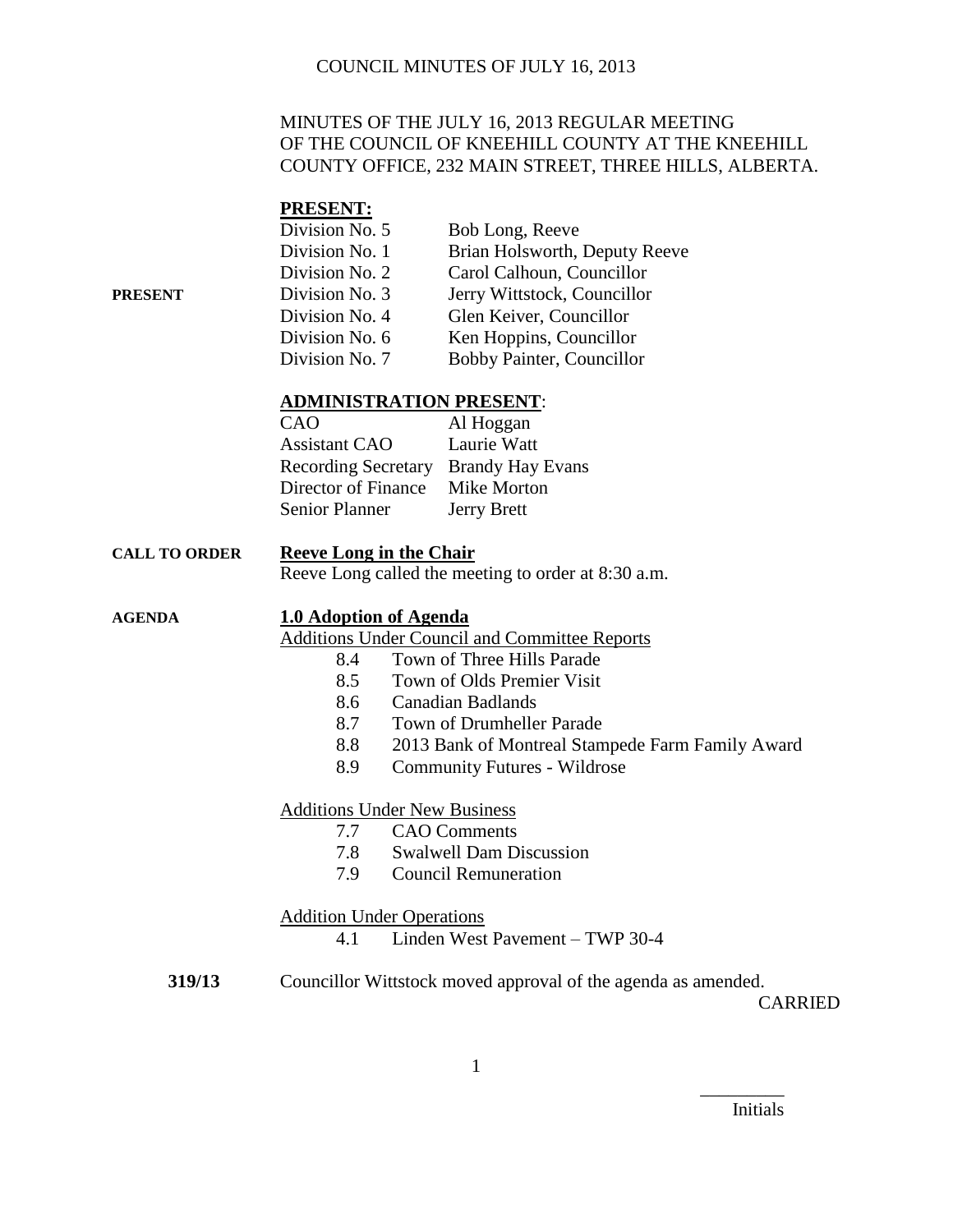| <b>MINUTES</b>      | 2.0 Minutes                                                                                                                                                                    |                |
|---------------------|--------------------------------------------------------------------------------------------------------------------------------------------------------------------------------|----------------|
| <b>REGULAR MTG</b>  | 2.1 Approval of the June 25, 2013 Regular Meeting Minutes                                                                                                                      |                |
| 320/13              | Councillor Calhoun moved approval of the June 25, 2013 Council                                                                                                                 |                |
|                     | Meeting minutes as presented.                                                                                                                                                  |                |
|                     |                                                                                                                                                                                | <b>CARRIED</b> |
| <b>IN-CAMERA</b>    | 11.0 In-Camera                                                                                                                                                                 |                |
| 321/13              | Councillor Hoppins moved that Council go into In-Camera at 8:36 a.m.                                                                                                           | <b>CARRIED</b> |
| 322/13              | Councillor Wittstock moved the meeting out of In-Camera at 9:17 a.m.                                                                                                           | <b>CARRIED</b> |
|                     | The meeting recessed from 9:18 a.m. to 9:27 a.m.                                                                                                                               |                |
|                     | Debi Moon, Reporter for The Capital newspaper was present when the<br>meeting reconvened.                                                                                      |                |
| <b>NEW BUSINESS</b> | <b>7.0 New Business</b>                                                                                                                                                        |                |
| 3 HILLS DISCOV.     | 7.1 Three Hills Community Discovery Night – Sept. 4, 2013                                                                                                                      |                |
| <b>NIGHT</b>        | Councillor Calhoun moved that Council authorize the attendance of the                                                                                                          |                |
| 323/13              | CAO and Reeve Long to attend the Three Hills Discovery Night on                                                                                                                |                |
|                     | September 4, 2013.                                                                                                                                                             |                |
|                     |                                                                                                                                                                                | <b>CARRIED</b> |
| KNEEHILL HIST.      | <b>7.2 Kneehill Historical Museum Invitation</b>                                                                                                                               |                |
| <b>SOCIETY</b>      | Reeve Long moved that Council authorize the attendance of the CAO,                                                                                                             |                |
| 324/13              | Reeve and Councillor Keiver to attend the ribbon-cutting ceremony at the                                                                                                       |                |
|                     | Kneehill Historical Museum for the newly re-designed military display                                                                                                          |                |
|                     | honoring armed service men and women of Kneehill County on                                                                                                                     |                |
|                     | Wednesday, July 31, 2013.                                                                                                                                                      |                |
|                     |                                                                                                                                                                                | <b>CARRIED</b> |
| <b>2013 FLOOD</b>   | <b>7.3 June 2013 Flood Overview</b>                                                                                                                                            |                |
| <b>OVERVIEW</b>     | Al Hoggan, CAO, spoke on this topic and thanked Jamie Erickson, Peace<br>Officer, Laurie Watt, Assist CAO and all staff involved with the flood for<br>all of their hard work. |                |
| 325/13              | Councillor Calhoun moved to receive the June 2013 Flood Overview                                                                                                               |                |
|                     | report as information.                                                                                                                                                         | <b>CARRIED</b> |

Initials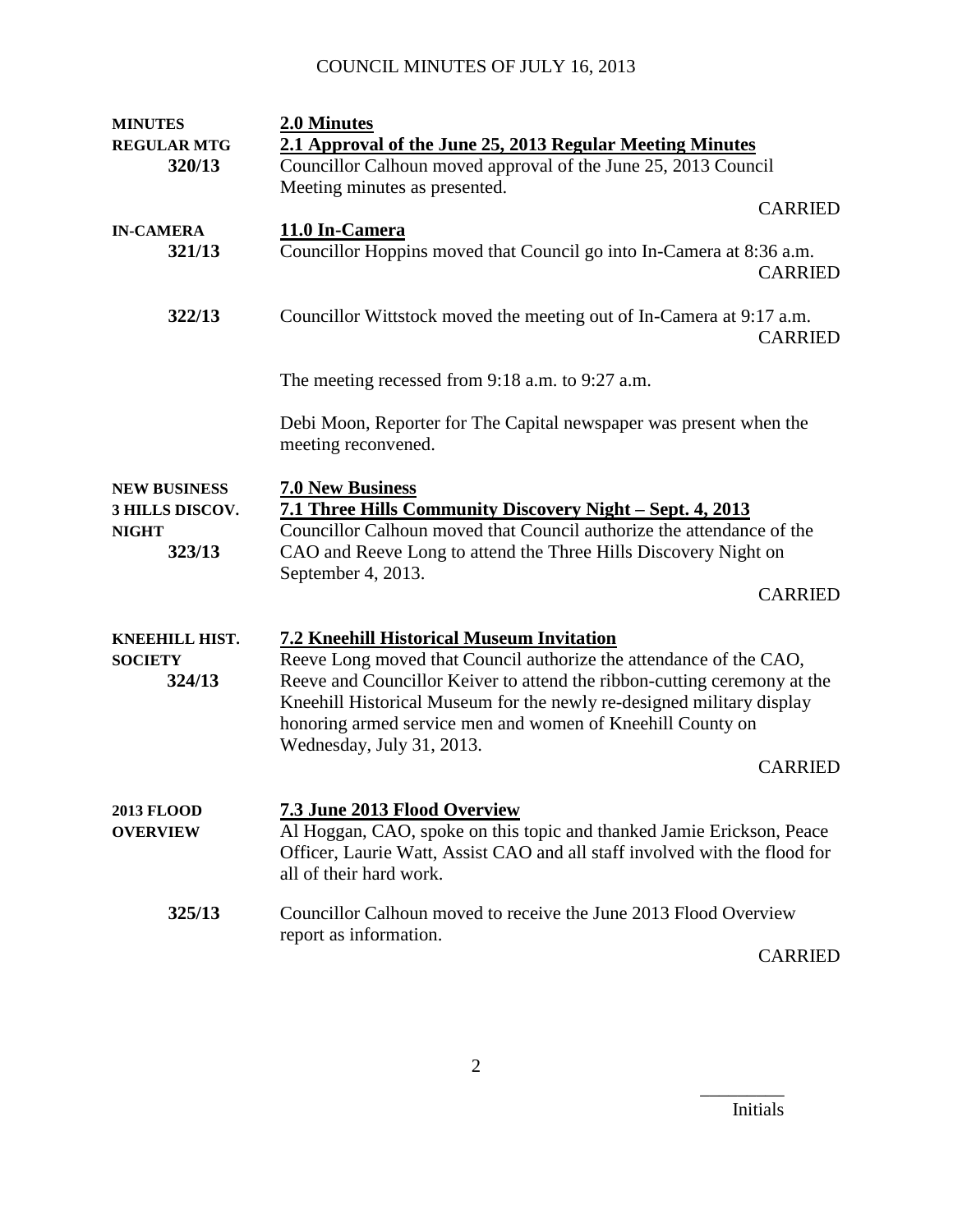| <b>AAMDC MEMBER</b><br><b>VISIT</b><br>326/13  | <b>7.4 AAMDC Member Visit</b><br>Councillor Holsworth moved that Council forward three topics that they<br>would like to discuss to the AAMDC Member Visit Delegation prior to<br>their visit to Council on July 30, 2013 at 11:00 a.m.<br><b>CARRIED</b>                                                                                       |  |
|------------------------------------------------|-------------------------------------------------------------------------------------------------------------------------------------------------------------------------------------------------------------------------------------------------------------------------------------------------------------------------------------------------|--|
| 2013 TAX SALE DATE 7.5 Tax Sale 2013<br>327/13 | Councillor Holsworth moved that Council approve Tuesday, October 29,<br>2013 at 1:00 p.m. for the 2013 Public Tax Sale date in the event that a<br>2013 Public Tax Sale is required<br><b>CARRIED</b>                                                                                                                                           |  |
| 328/13                                         | <b>ADVANCE VOTE 2013 7.6 Advance Vote 2013</b><br>Councillor Calhoun moved that Council approve Monday, October 7,<br>2013 for the holding of an Advance Vote for the 2013 Municipal Election<br>with the voting station to be at the Kneehill County administration Offices<br>between the hours of 10:00 a.m. and 6:00 p.m.<br><b>CARRIED</b> |  |
| <b>CAO COMMENTS</b>                            | <b>7.7 CAO Comments</b><br>Al Hoggan, CAO updated Council on his activities since he started as<br>CAO on July $8th$ , 2013.                                                                                                                                                                                                                    |  |
| <b>SWALWELL DAM</b><br>329/13                  | <b>7.8 Swalwell Dam</b><br>Councillor Calhoun moved that Council direct Administration to look into<br>the appropriate area around the Swalwell Dam owned by the County to<br>have the caveat removed and turned back into overnight camping as per<br>the letter from the Fyten family.<br><b>CARRIED</b>                                      |  |
| <b>COUNCIL REMUN</b><br>330/13                 | <b>7.9 Council Remuneration</b><br>Councillor Calhoun moved that Council approve the new Councillor base<br>pay be effective November 1, 2013, with administration to bring back<br>amended policy at the July 30, 2013 Regular Council Meeting.<br><b>CARRIED</b>                                                                              |  |
|                                                | The meeting recessed from $10:17$ a.m. to $10:29$ a.m.                                                                                                                                                                                                                                                                                          |  |

Debi Moon was not present when the meeting reconvened.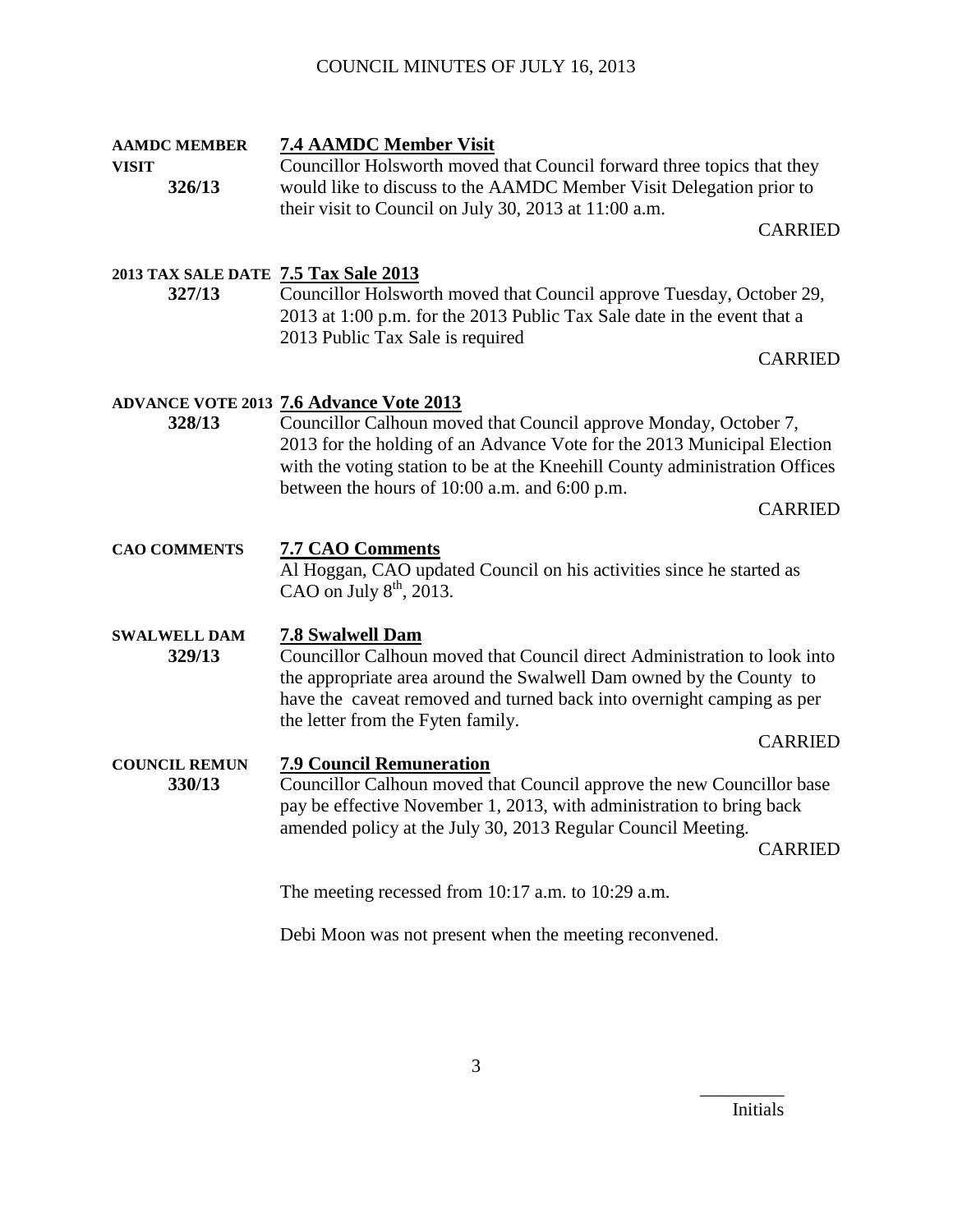| <b>BUS ARISING</b>              | <b>6.0 Business Arising</b>                                                                                                                                             |
|---------------------------------|-------------------------------------------------------------------------------------------------------------------------------------------------------------------------|
| <b>TROCHU MEETING</b><br>331/13 | <b>6.1 Town of Trochu Meeting Date</b><br>Councillor Painter moved that an initial meeting be set up with the Town                                                      |
|                                 | of Trochu Mayor and CAO and Kneehill County Reeve and CAO for                                                                                                           |
|                                 | when Trochu CAO gets back from holidays.                                                                                                                                |
|                                 | <b>CARRIED</b>                                                                                                                                                          |
|                                 |                                                                                                                                                                         |
| <b>OPERATIONS</b>               | <b>4.0 Operations</b>                                                                                                                                                   |
| <b>LINDEN WEST RD</b>           | 4.1 Linden West Pavement-TWP 30-4                                                                                                                                       |
| 332/13                          | Councillor Wittstock moved that Council direct Administration to                                                                                                        |
|                                 | investigate the Linden West Pavement and come back to Council with                                                                                                      |
|                                 | recommendations for the first meeting in August 2013.                                                                                                                   |
|                                 | <b>CARRIED</b>                                                                                                                                                          |
| <b>COUNCIL REPORTS</b>          | <b>8.0 Council and Committee Reports</b>                                                                                                                                |
| <b>ASB</b>                      | 8.1 Agricultural Service Board Report- Written report from Councillor                                                                                                   |
|                                 | Hoppins on the Agricultural Service Board Meeting that was held on June                                                                                                 |
|                                 | 26, 2013.                                                                                                                                                               |
|                                 |                                                                                                                                                                         |
| <b>TROCHU PARADE</b>            | <b>8.2 Trochu Parade</b> – Verbal report from Councillor Hoppins on the                                                                                                 |
|                                 | parade he attended with Councillor Painter on July 1, 2013.                                                                                                             |
| <b>ASB SUMMER TOUR</b>          | 8.3 2013 Agricultural Service Board Summer Tour 2013- Written                                                                                                           |
|                                 | report from Councillor Hoppins on the summer tour he attended with                                                                                                      |
|                                 | Councilor Painter in Bonnyville, AB on July 7-11, 2013.                                                                                                                 |
|                                 |                                                                                                                                                                         |
| <b>THILLS PARADE</b>            | <b>8.4 Three Hills Parade -</b> Verbal report from Councillor Calhoun on the                                                                                            |
|                                 | Three Hills Parade.                                                                                                                                                     |
| 333/13                          |                                                                                                                                                                         |
|                                 | Councillor Calhoun moved that Administration investigate into the cost of<br>a Kneehill County float on a trailer to attend parades in Kneehill County                  |
|                                 | and surrounding areas before next year's season.                                                                                                                        |
|                                 | <b>CARRIED</b>                                                                                                                                                          |
|                                 |                                                                                                                                                                         |
|                                 | Direction: Councillor Hoppins to contact the Christie's to see if there is a                                                                                            |
|                                 | possibility of their float staying within the County.                                                                                                                   |
|                                 |                                                                                                                                                                         |
|                                 | OLDS PREMIERVISIT 8.5 Town of Olds Premier Visit-Written report from Reeve Long on the<br>meeting he attended in Olds, AB with the CAO on July 12 <sup>th</sup> , 2013. |
|                                 |                                                                                                                                                                         |
| <b>CBL REPORT</b>               | 8.6 Canadian Badlands - Verbal report from Reeve Long on the                                                                                                            |
|                                 | Executive meeting he attended to develop a presentation to Alberta                                                                                                      |
|                                 | Tourism.                                                                                                                                                                |
|                                 | 4                                                                                                                                                                       |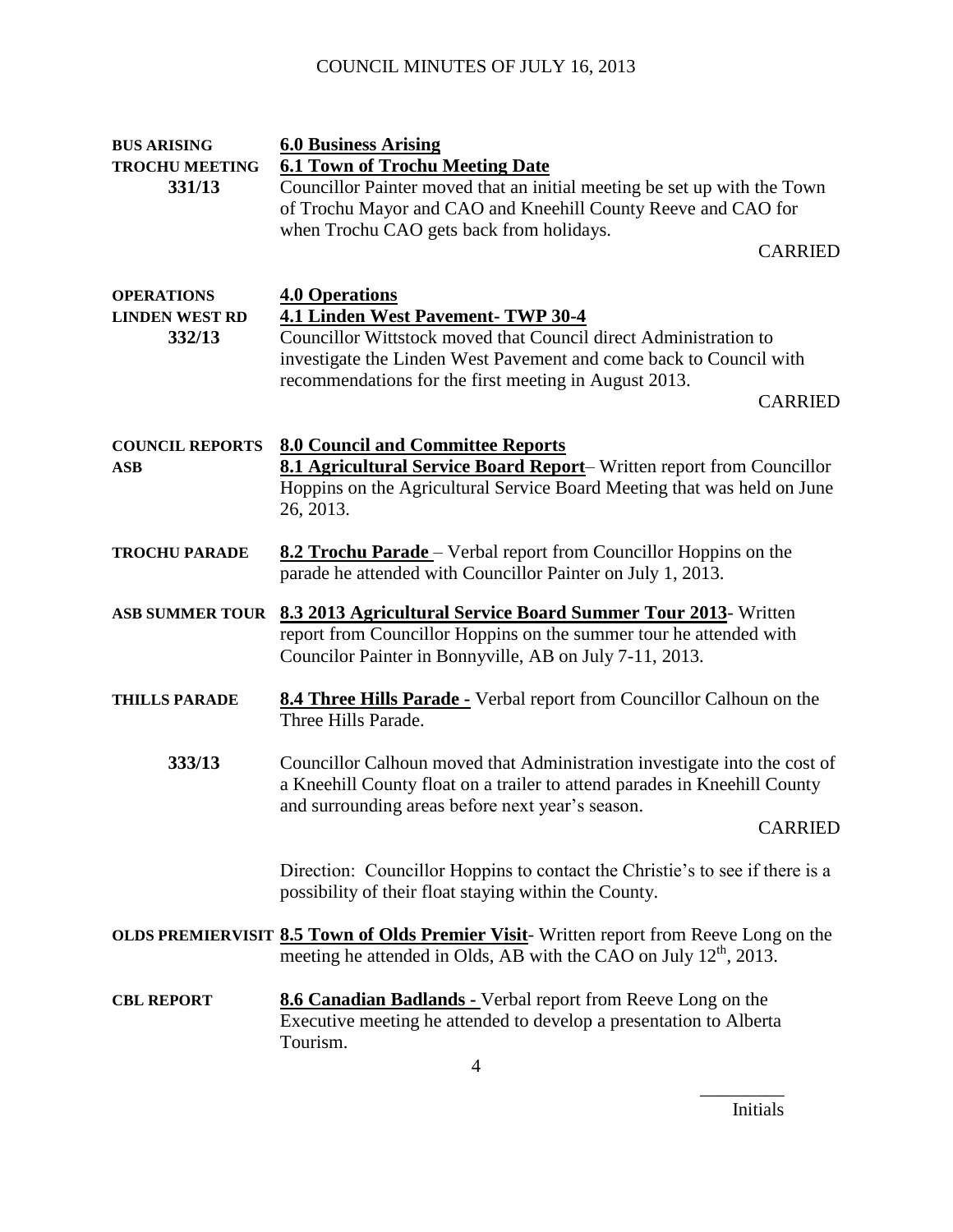| <b>DRUM PARADE</b>              | 8.7 Drumheller Parade - Verbal report from Reeve Long on the July 1st<br>Centennial parade.                                                                                                                                               |                |
|---------------------------------|-------------------------------------------------------------------------------------------------------------------------------------------------------------------------------------------------------------------------------------------|----------------|
| 2013 FARM FAMILY                | <b>8.8 Bank of Montreal 2013 Stampede Farm Family Award-</b> Written<br>report from Councillor Holsworth on attending the Bank of Montreal<br>Stampede Farm Family Award presentation with the Neil Bertsch family.                       |                |
| <b>COMM FUTURES</b>             | 8.9 Community Futures Wild Rose- Verbal report from Councillor<br>Holsworth on the meeting he attended on June 27, 2013.                                                                                                                  |                |
| 334/13                          | Councillor Painter moved that Council receive the Council and<br>Committee reports as presented.                                                                                                                                          | <b>CARRIED</b> |
| <b>CORRESPONDENCE</b><br>335/13 | <b>9.0 Correspondence Report</b><br>Councillor Calhoun moved that Council direct Administration to respond<br>to the Wheatland County letter stating that this item will be deferred to<br>Council's 2015 Strategic Planning discussions. | <b>CARRIED</b> |
| 336/13                          | Councillor Wittstock moved that Council receive the Correspondence<br>Report.                                                                                                                                                             | <b>CARRIED</b> |
| <b>BUS PENDING</b>              | <b>10.0 Council Business Pending &amp; Summary Reports</b><br>10.1 Business Pending Report 2008/2009/2010/2011/2012<br><b>10.2 Business Pending Report 2013</b>                                                                           |                |
| <b>SUMMARY REPORT</b><br>337/13 | <b>10.3 Business Completed Items Summary Report 2013</b><br>Councillor Hoppins moved that Council receive the Business Pending and<br>Summary reports.                                                                                    | <b>CARRIED</b> |
| 338/13                          | Councillor Holsworth moved that Council direct Administration to bring<br>to next Council meeting information regarding the Hesketh low level<br>crossing.                                                                                | <b>CARRIED</b> |
| 339/13                          | Councillor Wittstock moved that Council direct Administration to bring to<br>next Council meeting information regarding the Range Road 25-2<br>Kneehill Creek low level crossing.                                                         | <b>CARRIED</b> |
|                                 | The meeting recessed from 11:45 a.m. to 1:31 p.m.                                                                                                                                                                                         |                |

Initials